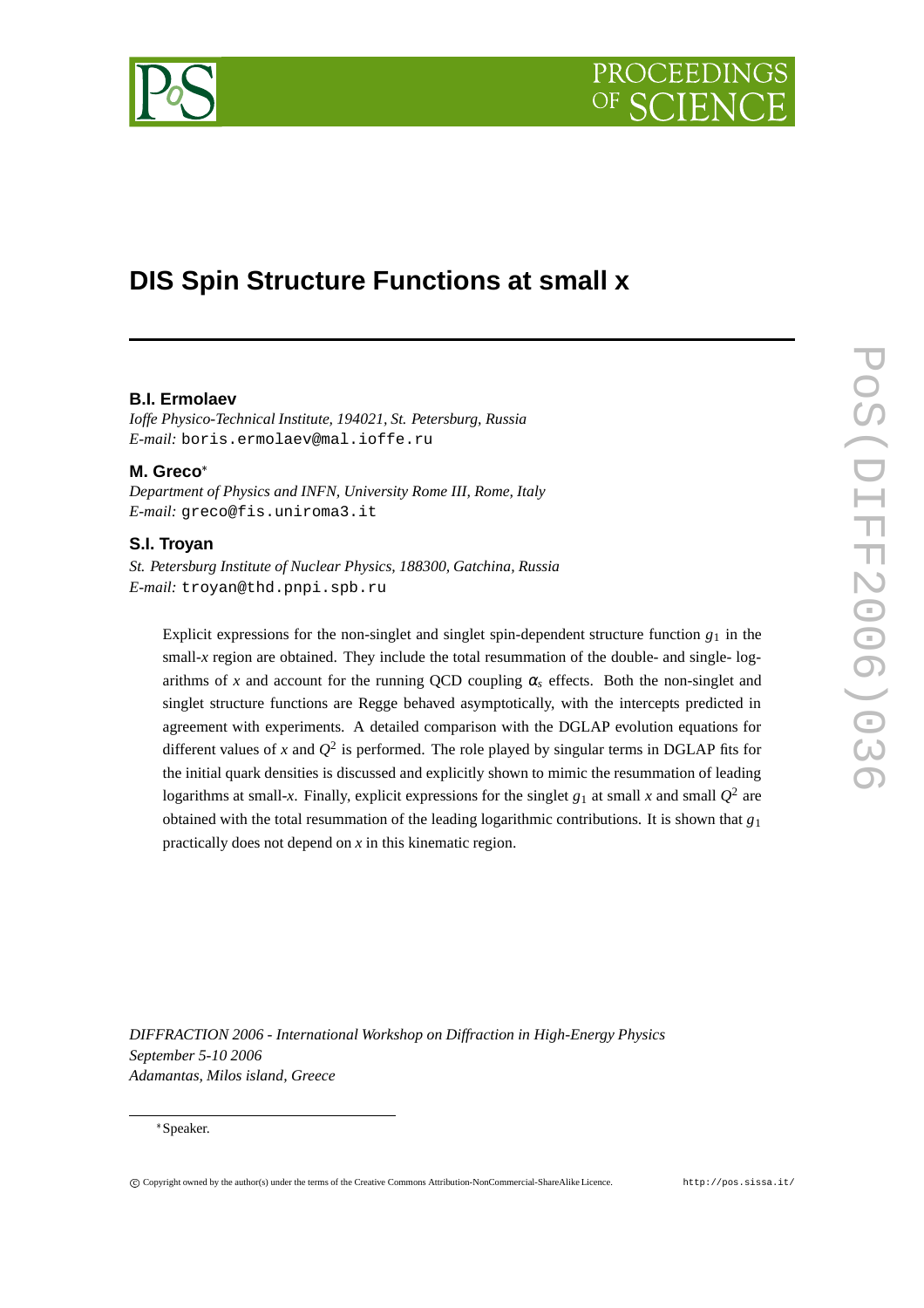#### **1. Introduction**

In the standard theoretical approach for investigating the DIS structure function  $g_1(x, Q^2)$ , namely DGLAP [1],  $g_1^{DGLAP}$  is a convolution of the coefficient functions  $C_{DGLAP}$  and the evolved parton distributions. The latter are also expressed as a convolution of the splitting functions  $P_{DGLAP}$  and initial parton densities, which are fitted from experimental data at large *x*,  $x \sim 1$  and  $Q^2 \sim 1$  GeV<sup>2</sup>. However there is an obvious asymmetry in treating the  $Q^2$ - and *x*- logarithmic contributions in DGLAP. Indeed, the leading  $Q^2$ - contributions,  $\ln(Q^2)$ , are accounted to all orders in  $\alpha_s$  whereas  $C_{DGLAP}(x)$  and  $P_{DGLAP}(x)$  are known in first two orders of the perturbative QCD. On the other hand, in the small-*x* region the situation looks opposite: logarithms of *x*, namely double logarithms (DL), i.e. the terms  $(\alpha_s \ln^2(1/x))^k$ , and single logarithms (SL), the terms  $(\alpha_s \ln(1/x))^k$ , with  $k = 1, 2, \dots$ , are becoming quite sizable and should be accounted to all orders in  $\alpha_s$ . The total resummation of DL terms was first done [2] in the fixed  $\alpha_s$  approximation, and led to a new expression  $g_1^{DL}$ , for  $g_1$ , that in the small-*x* asymptotics was of the Regge (power-like) form and much greater than the well-known small-*x* asymptotics of  $g_1^{DGLAP}$ .

Strictly speaking, the results of Refs. [2] could not be compared in a straightforward way with DGLAP because instead of the running  $\alpha_s$ , with the parametrization

$$
\alpha_s^{DGLAP} = \alpha_s(Q^2), \qquad (1.1)
$$

Refs. [2] had used  $\alpha_s$  fixed at an unknown scale. A closer investigation of this matter [5] led us to conclude that the DGLAP-parametrization of Eq.  $(1.1)$  can be a good approximation at *x* not far from 1 only. Instead, a new parametrization was suggested, where the argument of  $\alpha_s$  in each of the ladder rungs of the involved Feynman diagram is the virtuality of the horizontal gluon (see Ref. [5] for detail). Indeed this parametrization works well both for small and large *x*. It converges to the DGLAP-parametrization at large *x* but differs from it at small *x*, and it allowed us to obtain in Refs. [7] the expressions for *g*<sup>1</sup> accounting for all-order resummations of DL and SL terms, including the running  $\alpha_s$  effects <sup>1</sup>. This led us to predict the numerical values of the intercepts of the singlet and non-singlet *g*1. These results were then confirmed [8] by several independent groups who have analyzed the HERMES data and extrapolated them at small *x*.

On the other hand, it is well known that, despite missing the total resummation of ln*x*, DGLAP works quite successfully at  $x \ll 1$ . This might suggest that the total resummation of DL contributions performed in Refs. [7] should not be relevant at available values of *x* and might be of some importance at extremely small *x* reachable in the future. In Ref. [9] we made a detailed numerical analysis and explained why DGLAP fits can be successful at small *x*. Indeed in order to describe the available experimental data, singular expressions (see for example Refs. [10, 11]) are introduced for the initial parton densities. These singular factors (i.e. the factors which  $\rightarrow \infty$  when  $x \rightarrow 0$ ) introduced in the fits mimic the total resummation of Refs. [7]. Then using the results of Ref. [7] for incorporating the total resummation of ln*x* allows to simplify the rather sophisticated structure of the standard DGLAP fits down to a normalization constant at small *x*.

<sup>&</sup>lt;sup>1</sup>The parametrization of Ref. [5] was used later in Refs. [6] for studying the small-*x* contribution to the Bjorken sum rule.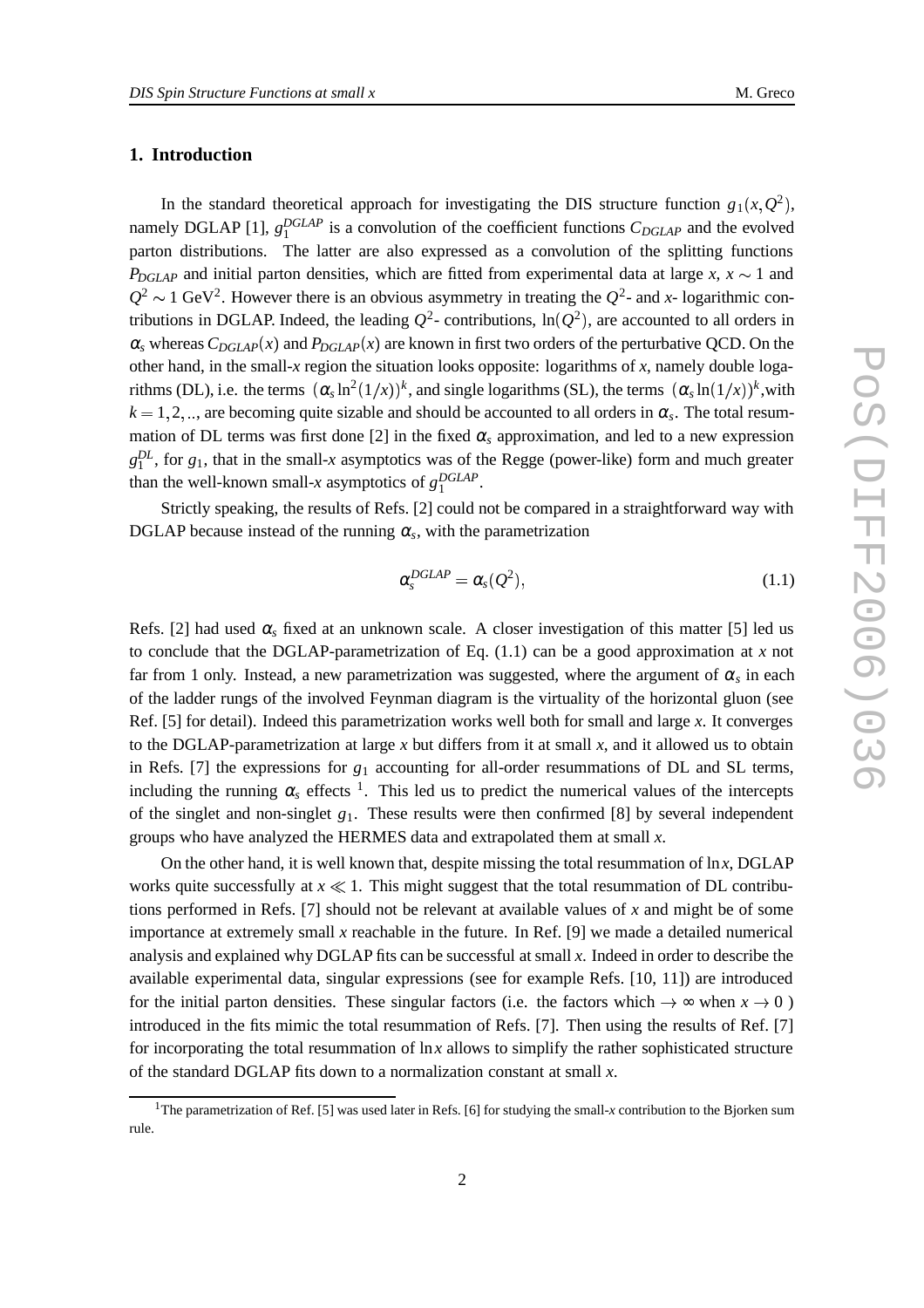#### **2. Difference between DGLAP and our approach**

In DGLAP,  $g_1$  is expressed through convolutions of the coefficient functions and evolved parton distributions. As convolutions look simpler in terms of integral transforms, it is convenient to represent  $g_1$  in the form of the Mellin integral. For example, the non-singlet component of  $g_1$  can be represented as follows:

$$
g_{1\ DGLAP}^{NS}(x,Q^2) = (e_q^2/2) \int_{-\infty}^{\infty} \frac{d\omega}{2i\pi} (1/x)^{\omega} C_{DGLAP}(\omega) \delta q(\omega) \exp \left[ \int_{\mu^2}^{Q^2} \frac{dk_{\perp}^2}{k_{\perp}^2} \gamma_{DGLAP}(\omega, \alpha_s(k_{\perp}^2)) \right],
$$
\n(2.1)

with  $C_{DGLAP}(\omega)$  being the non-singlet coefficient functions,  $\gamma_{DGLAP}(\omega, \alpha_s)$  the non-singlet anomalous dimensions and  $\delta q(\omega)$  the initial non-singlet quark densities in the Mellin (momentum) space. The expression for the singlet *g*<sup>1</sup> is similar, though more involved. Both <sup>γ</sup>*DGLAP* and *CDGLAP* are known in first two orders of the perturbative QCD. Technically, it is simpler to calculate them at integer values of  $\omega = n$ . In this case, the integrand of Eq. (2.1) is called the *n*-th momentum of  $g_1^{NS}$ . Once the moments for different *n* are known,  $g^{NS}$  at arbitrary values of  $\omega$  is obtained by interpolation. The expressions of the initial quark densities are obtained from phenomenological consideration, by fitting the experimental data at  $x \sim 1$ . Eq. (2.1) shows that  $\gamma_{DGLAP}$  governs the  $Q^2$ - evolution whereas  $C_{DGLAP}$  evolves  $\delta q(\omega)$  in the *x*-space from  $x \sim 1$  into the small *x* region. When in the *x*-space the initial parton distributions  $\delta q(x)$  are regular in *x*, i.e. do not  $\rightarrow \infty$  when  $x \to 0$ , the small-*x* asymptotics of  $g_1$  *DGLAP* is given by the well-known expression:

$$
g_{1\ DGLAP}^{NS},\ g_{1\ DGLAP}^{S} \sim \exp\left[\sqrt{\ln(1/x)\ln\left(\ln(Q^{2}/\mu^{2})/\ln(\mu^{2}/\Lambda_{QCD}^{2})\right)}\right].
$$
 (2.2)

On the contrary, when the total resummation of the double-logarithms and single-logarithms of *x* is done[5], the Mellin representation for  $g_1^{NS}$  is

$$
g_1^{NS}(x,Q^2) = (e_q^2/2) \int_{-\infty}^{\infty} \frac{d\omega}{2\pi i} (1/x)^{\omega} C_{NS}(\omega) \delta q(\omega) \exp\left(H_{NS}(\omega) \ln(Q^2/\mu^2)\right), \quad (2.3)
$$

with new coefficient functions *CNS*,

$$
C_{NS}(\omega) = \frac{\omega}{\omega - H_{NS}^{(\pm)}(\omega)},
$$
\n(2.4)

and anomalous dimensions *HNS*,

$$
H_{NS} = (1/2) \left[ \omega - \sqrt{\omega^2 - B(\omega)} \right], \qquad (2.5)
$$

where

$$
B(\omega) = (4\pi C_F (1 + \omega/2)A(\omega) + D(\omega))/(2\pi^2) .
$$
 (2.6)

 $D(\omega)$  and  $A(\omega)$  in Eq. (2.6) are expressed in terms of  $\rho = \ln(1/x)$ ,  $\eta = \ln(\mu^2/\Lambda_{QCD}^2)$ ,  $b = (33 - \mu^2/\Lambda_{QCD}^2)$  $(2n_f)/12\pi$  and the color factors  $C_F = 4/3$ ,  $N = 3$ :

$$
D(\omega) = \frac{2C_F}{b^2 N} \int_0^\infty d\rho e^{-\omega\rho} \ln\left(\frac{\rho + \eta}{\eta}\right) \left[\frac{\rho + \eta}{(\rho + \eta)^2 + \pi^2} \mp \frac{1}{\eta}\right],\tag{2.7}
$$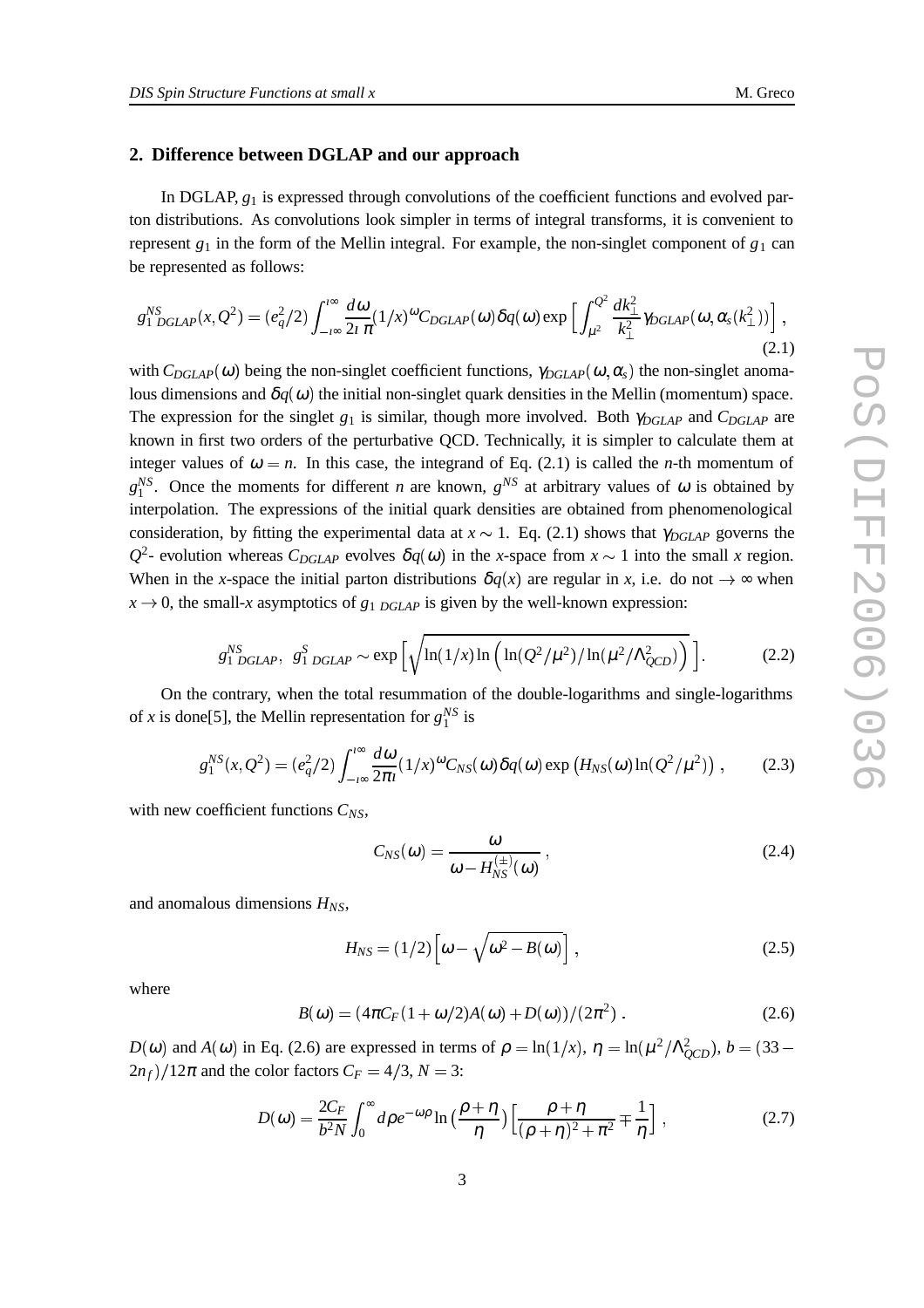$$
A(\omega) = \frac{1}{b} \left[ \frac{\eta}{\eta^2 + \pi^2} - \int_0^\infty \frac{d\rho e^{-\omega\rho}}{(\rho + \eta)^2 + \pi^2} \right].
$$
 (2.8)

 $H<sub>S</sub>$  and  $C<sub>NS</sub>$  account for DL and SL contributions to all orders in  $\alpha<sub>s</sub>$ .

When  $x \to 0$ , 0,

$$
g_1^{NS} \sim \left(x^2/Q^2\right)^{\Delta_{NS}/2}, \ g_1^S \sim \left(x^2/Q^2\right)^{\Delta_S/2} \tag{2.9}
$$

where the non-singlet and singlet intercepts are  $\Delta_{NS} = 0.42$ ,  $\Delta_S = 0.86$ . The *x*- behaviour of Eq. (2.9) is much steeper than the one of Eq. (2.2). Obviously, the total resummation of logarithms of  $x$  leads to a faster growth of  $g_1$  when  $x$  is decreasing, compared to what is predicted by DGLAP, provided the input initial parton density  $\delta q$  in Eq. (2.1) is a regular function of  $\omega$  at  $\omega \rightarrow 0.$ 0.

#### **3. Role of the initial parton densities**

There are various forms in the literature for  $\delta q(x)$ , but all available fits include both a regular and a singular factor when  $x \to 0$  (see e.g. Refs. [10, 11] for detail). For example, one of the fits from Ref. [10] is given by

$$
\delta q(x) = N \eta x^{-\alpha} \left[ (1-x)^{\beta} (1+\gamma x^{\delta}) \right],\tag{3.1}
$$

with *N*, *η* being normalization factors,  $\alpha = 0.576$ ,  $\beta = 2.67$ ,  $\gamma = 34.36$  and  $\delta = 0.75$ . In the  $\omega$ -space Eq. (3.1) is a sum of pole contributions:

$$
\delta q(\omega) = N\eta \left[ (\omega - \alpha)^{-1} + \sum m_k (\omega + \lambda_k)^{-1} \right],\tag{3.2}
$$

with  $\lambda_k > 0$ , and the first term in Eq. (3.2) corresponds to the singular factor  $x^{-\alpha}$  of Eq. (3.1). When Eq. (3.1) is substituted in Eq. (2.1), the singular factor  $x^{-\alpha}$  affects the small-*x* behavior of  $g_1$  and changes its asymptotics Eq. (2.2) for *g*<sup>1</sup> for the Regge asymptotics. Indeed, the small-*x* asymptotics is governed by the leading singularity  $\omega = \alpha$ , so

$$
g_{1\,DGLAP} \sim C(\alpha) \left(1/x\right)^{\alpha} \left( \left(\ln(Q^2/\Lambda^2)\right) / \left(\ln(\mu^2/\Lambda^2)\right) \right)^{\gamma(\alpha)}.\tag{3.3}
$$

Obviously, the actual DGLAP asymptotics of Eq. (3.3) is of the Regge type, and differs a lot from the conventional DGLAP asymptotics of Eq. (2.2). Indeed it looks similar to our asymptotics given by Eq. (2.9), namely by incorporating the singular factors into DGLAP initial parton densities it leads to the steep rise of  $g_1^{DGLAP}$  and therefore to a successful description of DGLAP at small *x*. In Ref. [9] it is shown that without the singular factor  $x^{-\alpha}$  in the fit of Eq. (3.1), DGLAP would not be able to work successfully at  $x \leq 0.05$ . In other words, the singular factors in DGLAP fits mimic the total resummation of logarithms of  $x$  of Eqs. (2.3), (2.9). To be more specific, although both (3.3) and (2.9) predict the Regge asymptotics for  $g_1$ , there is a numerical difference in the intercepts: Eq. (3.3) predicts that the intercept of  $g_1^{NS}$  should be  $\alpha = 0.57$ , a value which is greater than our predicted non-singlet intercept  $\Delta_{NS} = 0.42$ . Therefore the non-singlet  $g_1^{DGLAP}$  grows, when *x*  0, faster than our predictions. Such a rise however is too steep and contradicts the results obtained in Refs. [7] and confirmed in Refs. [8].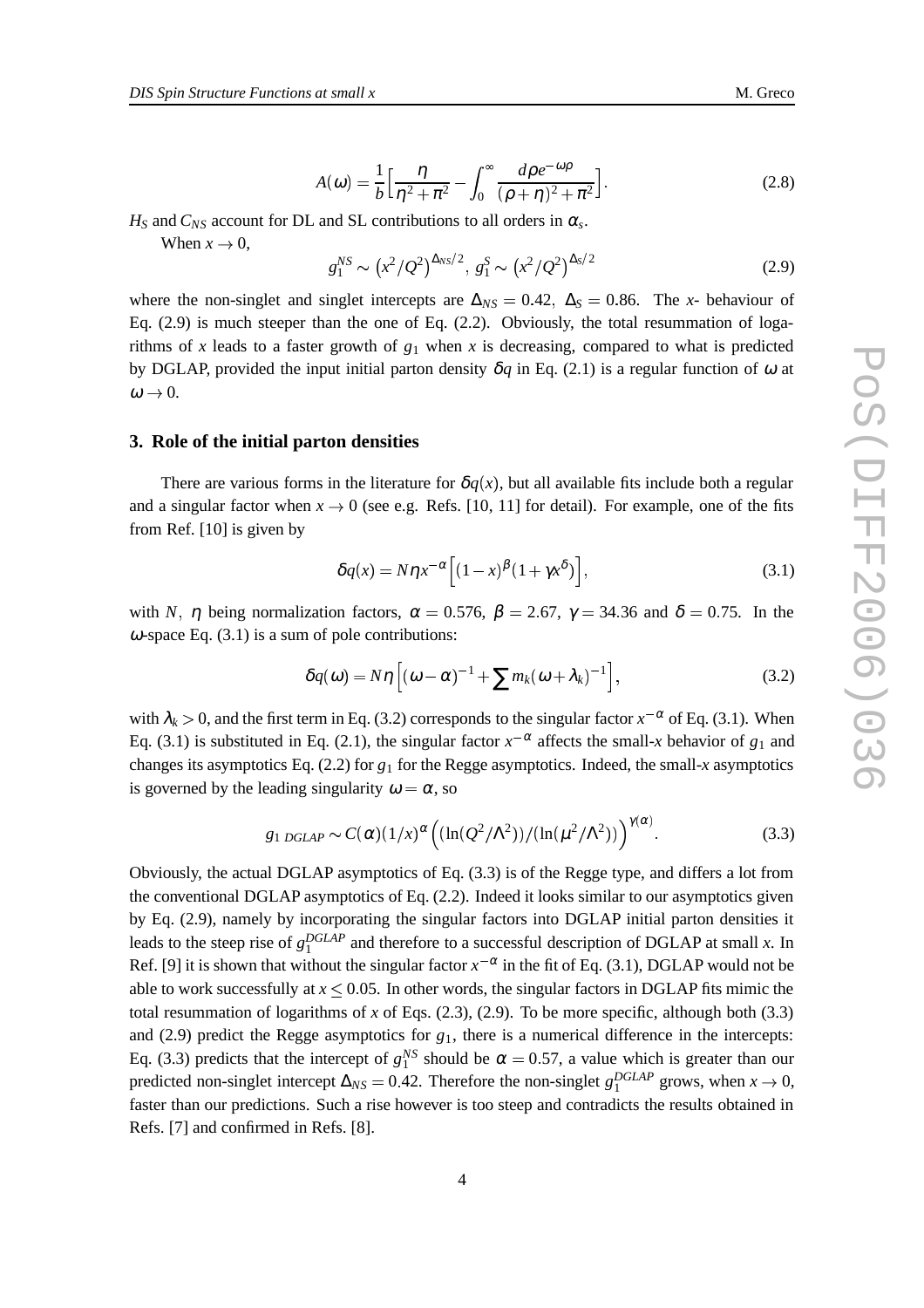### **4. Expressions for the singlet**  $g_1$  **at small**  $Q^2$

More recently, in Ref. [13], we have extended the results of Ref. [7] for the small-*x* behavior of the singlet  $g_1$  in a more general framework. In particular, we have given a special attention to the kinematic region where not only *x* but also  $Q^2$  are small. On one hand, this kinematics has been investigated experimentally by the COMPASS collaboration, see Ref. [12]. On the other hand, the region of small  $Q^2$  is clearly beyond the reach of the standard approach. We have suggested that in this kinematics  $g_1$  can be practically independent of *x* even for  $x \ll 1$ . Also we obtain that  $g_1$ , being positive at small values of the invariant energy  $2(pq)$ , can turn negative when  $2(pq)$  increases. The position of the turning point is sensitive to the ratio between the initial quark and gluon densities. Then we have also shown that, in spite of the presence of large factors providing  $g_1$  with the Regge behavior at small *x*, the interplay between initial quark and gluon densities might keep  $g_1$  close to zero even at small *x*, regardless of the values of  $Q^2$ . Explicit expressions for the singlet  $g_1$  at small  $Q^2$  can be found in Ref. [13].

#### **5. Conclusions**

We have explicitly shown, by direct comparison of Eqs.  $(2.2)$  and  $(3.3)$ , that the singular factor  $x^{-\alpha}$  in the Eq. (3.1) for the initial quark density converts the exponential DGLAP-asymptotics into the Regge one. On the other hand, comparison of Eqs. (2.9) and (3.3) also shows that this singular factor in the DGLAP fits mimics the total resummation of logarithms of *x*. This type of factors can be dropped when the total resummation of logarithms of *x* performed in Ref. [7] is taken into account. The remaining terms, which are regular in  $x$  in the DGLAP fits (the terms in squared brackets in Eq.  $(3.1)$ ), can obviously be simplified or even dropped at small *x* and replaced by constants. A more detailed analysis as well as a suggestion to combine the leading logarithms resummation at small  $x$  with DGLAP can be found in Ref. [9]. The above results lead to an interesting conclusion: the expressions for the initial parton densities  $\delta q$  used in DGLAP analysis have been commonly believed to be related to non-perturbative QCD effects; indeed they actually mimic the contributions of the perturbative QCD, so the whole impact of the non-perturbative QCD effects on  $g_1$  at small x is not large and can be approximated by a normalization constant. We have also shown that the study of  $g_1$  at small- $Q^2$  could be as interesting as in the large- $Q^2$  region. An explicit expression is given in Ref. [13] which describes the singlet  $g_1$  at small *x* and arbitrary values of  $Q^2$ , generalizing both the standard approach and our previous results.

#### **References**

- [1] G. Altarelli and G. Parisi, Nucl. Phys. **B126** (1977) 297; V.N. Gribov and L.N. Lipatov, Sov. J. Nucl. Phys. **15** (1972) 438; L.N. Lipatov, Sov. J. Nucl. Phys. **20** (1972) 95; Yu.L. Dokshitzer, Sov. Phys. JETP **46** (1977) 641.
- [2] B.I. Ermolaev, S.I. Manaenkov and M.G. Ryskin, Z. Phys. **C69** (1996) 259; J. Bartels, B.I. Ermolaev and M.G. Ryskin, Z. Phys. **C70** (1996) 273; J. Bartels, B.I. Ermolaev and M.G. Ryskin, Z. Phys. **C72** (1996) 627.
- [3] J. Blumlein, A. Vogt, Acta Phys. Polon. **B27** (1996) 1309; J. Blumlein, S. Riemersma, A. Vogt, Nucl. Phys. Proc. Suppl. **51C** (1996) 30; Acta Phys. Polon. **B28** (1997) 577.